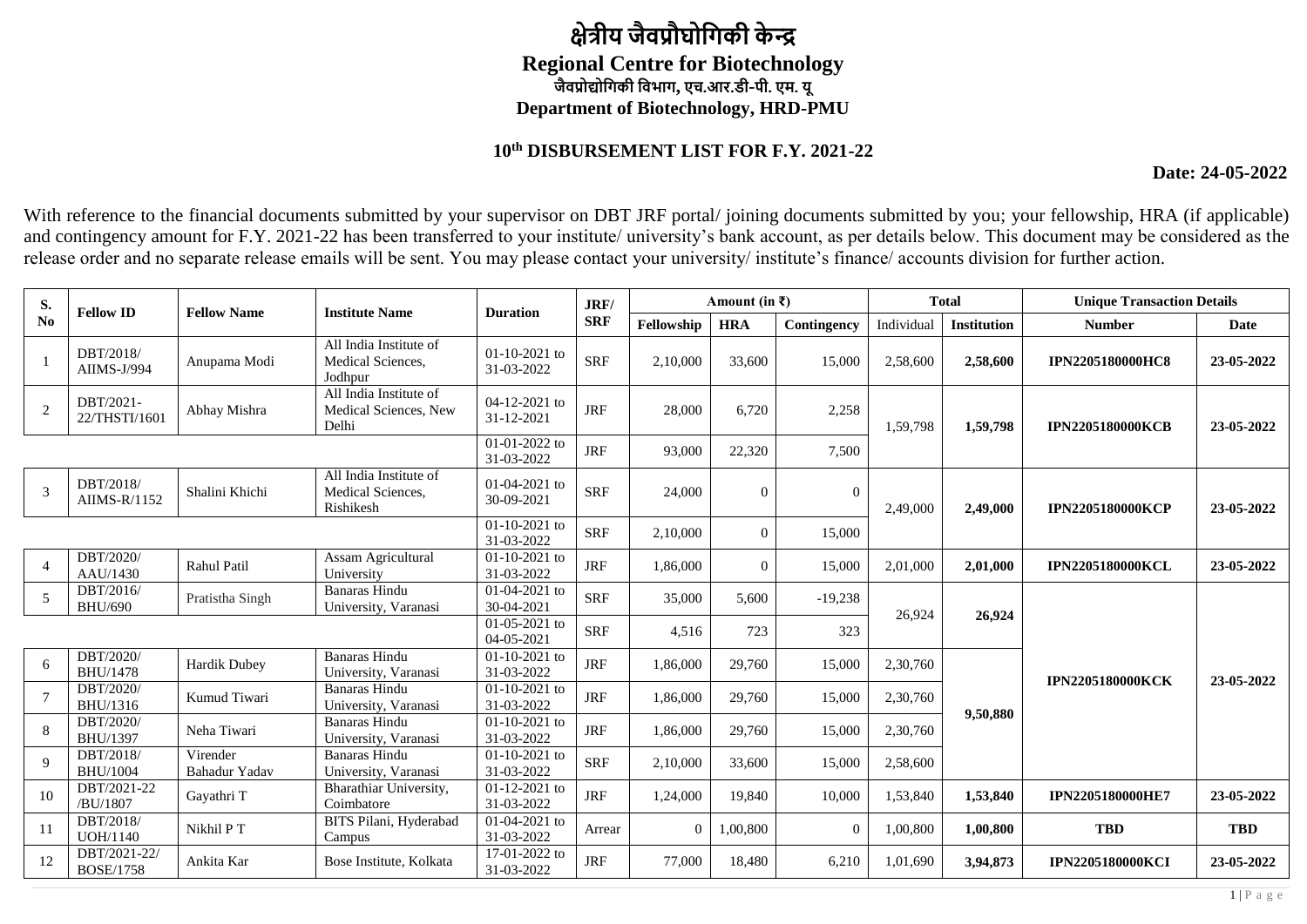| 13 | DBT/2021-22/<br><b>BOSE/1746</b>  | Jagriti Das                           | Bose Institute, Kolkata                                            | 19-01-2022 to<br>31-03-2022              | <b>JRF</b>  | 75,000   | 18,000           | 6,048  | 99,048   |          |                         |            |
|----|-----------------------------------|---------------------------------------|--------------------------------------------------------------------|------------------------------------------|-------------|----------|------------------|--------|----------|----------|-------------------------|------------|
| 14 | DBT/2021-22/<br><b>BOSE/1761</b>  | Rituparna Mondal                      | Bose Institute, Kolkata                                            | 17-01-2022 to<br>31-03-2022              | <b>JRF</b>  | 77,000   | 18,480           | 6,210  | 1,01,690 |          |                         |            |
| 15 | DBT/2021-22/<br><b>BOSE/1745</b>  | Vishal Roy                            | Bose Institute, Kolkata                                            | 24-01-2022 to<br>31-03-2022              | <b>JRF</b>  | 70,000   | 16,800           | 5,645  | 92,445   |          |                         |            |
| 16 | DBT/2021-22/<br>CDRI/1754         | Ankita Paul                           | Central Drug Research<br>Institute, Lucknow                        | 18-02-2022 to<br>31-03-2022              | <b>JRF</b>  | 43,179   | $\boldsymbol{0}$ | 3,482  | 46,661   |          |                         |            |
| 17 | DBT/2021-22/<br>CDRI/1772         | Nabanita Pal                          | <b>Central Drug Research</b><br>Institute, Lucknow                 | 21-01-2022 to<br>31-03-2022              | <b>JRF</b>  | 73,000   | 1,120            | 5,887  | 80,007   | 3,85,268 | <b>IPN2205180000KCG</b> | 23-05-2022 |
| 18 | DBT/2018/<br>CDRI/1065            | Vikash Yadav                          | Central Drug Research<br>Institute, Lucknow                        | 01-10-2021 to<br>31-03-2022              | <b>SRF</b>  | 2,10,000 | 33,600           | 15,000 | 2,58,600 |          |                         |            |
| 19 | DBT/2021-22/<br>CFTRI/1732        | Nayana R                              | Central Food<br><b>Technological Research</b><br>Institute, Mysuru | 10-01-2022 to<br>31-03-2022              | <b>JRF</b>  | 84,000   | 13,440           | 6,774  | 1,04,214 | 1,04,214 | <b>IPN2205180000HEE</b> | 23-05-2022 |
| 20 | DBT/2021-22/<br>CIFE/1812         | Subashini.V                           | Central Institute of<br>Fisheries Education,<br>Mumbai             | 03-01-2022 to<br>31-03-2022              | $\rm JRF$   | 91,000   | 21,840           | 7,339  | 1,20,179 | 1,20,179 | <b>TBD</b>              | <b>TBD</b> |
| 21 | DBT/2021-22/<br><b>CIMAP/1780</b> | Anwesha<br>Anyatama                   | Central Institute of<br>Medicinal and Aromatic<br>Plants, Lucknow  | 04-03-2022 to<br>31-03-2022              | <b>JRF</b>  | 28,000   | 4,480            | 2,258  | 34,738   | 34,738   | <b>IPN2205180000HCC</b> | 23-05-2022 |
| 22 | DBT/2021-22/<br><b>CLRI/1752</b>  | Dhiliphan<br>Madhav M C               | <b>Central Leather Research</b><br>Institute, Chennai              | 24-01-2022 to<br>31-03-2022              | <b>JRF</b>  | 70,000   | 16,800           | 5,645  | 92,445   | 92,445   | <b>TBD</b>              | <b>TBD</b> |
| 23 | DBT/2021-22/<br><b>CUH/1777</b>   | Pushpa                                | Central University of<br>Haryana, Mahendergarh                     | 18-01-2022 to<br>31-03-2022              | <b>JRF</b>  | 76,000   | 6,080            | 6,129  | 88,209   | 88,209   | <b>IPN2205180000HCB</b> | 23-05-2022 |
| 24 | DBT/2021-22/<br><b>CCMB/1794</b>  | Anjana Sharma                         | Centre for Cellular and<br>Molecular Biology,<br>Hyderabad         | 10-01-2022 to<br>31-03-2022              | <b>JRF</b>  | 84,000   | $\overline{0}$   | 6,774  | 90,774   |          |                         |            |
| 25 | DBT/2021-22/<br><b>CCMB/1795</b>  | Diksha Gogia                          | Centre for Cellular and<br>Molecular Biology,<br>Hyderabad         | 12-01-2022 to<br>31-03-2022              | <b>JRF</b>  | 82,000   | $\overline{0}$   | 6,613  | 88,613   |          |                         |            |
| 26 | DBT/2021-22/<br><b>CCMB/1793</b>  | Karthik M                             | Centre for Cellular and<br>Molecular Biology,<br>Hyderabad         | 10-01-2022 to<br>31-03-2022              | <b>JRF</b>  | 84,000   | $\overline{0}$   | 6,774  | 90,774   | 3,63,096 | <b>IPN2205180000HXS</b> | 23-05-2022 |
| 27 | DBT/2021-22/<br><b>CCMB/1774</b>  | Simran Sharma                         | Centre for Cellular and<br>Molecular Biology,<br>Hyderabad         | 08-01-2022 to<br>31-03-2022              | <b>JRF</b>  | 86,000   | $\overline{0}$   | 6,935  | 92,935   |          |                         |            |
| 28 | DBT/2021-22/<br>CDFD/1817         | Anindita                              | Centre for DNA<br>Fingerprinting and<br>Diagnostics, Hyderabad     | 17-11-2021 to<br>31-03-2022              | <b>JRF</b>  | 1,38,467 | $\overline{0}$   | 11,167 | 1,49,634 |          |                         |            |
| 29 | DBT/2021-22<br>/CDFD/1776         | <b>B</b> Disha                        | Centre for DNA<br>Fingerprinting and<br>Diagnostics, Hyderabad     | 04-03-2022 to<br>31-03-2022              | <b>JRF</b>  | 28,000   | 1,680            | 2,258  | 31,938   |          |                         |            |
| 30 | DBT/2021-22/<br>CDFD/1779         | Md Altamash                           | Centre for DNA<br>Fingerprinting and<br>Diagnostics, Hyderabad     | 04-03-2022 to<br>31-03-2022              | <b>JRF</b>  | 28,000   | $\overline{0}$   | 2,258  | 30,258   | 2,35,604 | IPN2205180000K9L        | 23-05-2022 |
| 31 | DBT/2021-22/<br>CDFD/1823         | Sandipkumar<br>Mohanlal<br>Bambhaniya | Centre for DNA<br>Fingerprinting and<br>Diagnostics, Hyderabad     | $10-03-2022$ to<br>31-03-2022            | <b>JRF</b>  | 22,000   | $\overline{0}$   | 1,774  | 23,774   |          |                         |            |
| 32 | DBT/2018/<br>DTU/1067             | Dia Advani                            | Delhi Technological<br>University                                  | $\overline{01-10-2021}$ to<br>31-03-2022 | ${\rm SRF}$ | 2,10,000 | 50,400           | 15,000 | 2,75,400 | 7,66,680 | IPN2205180000K9K        | 23-05-2022 |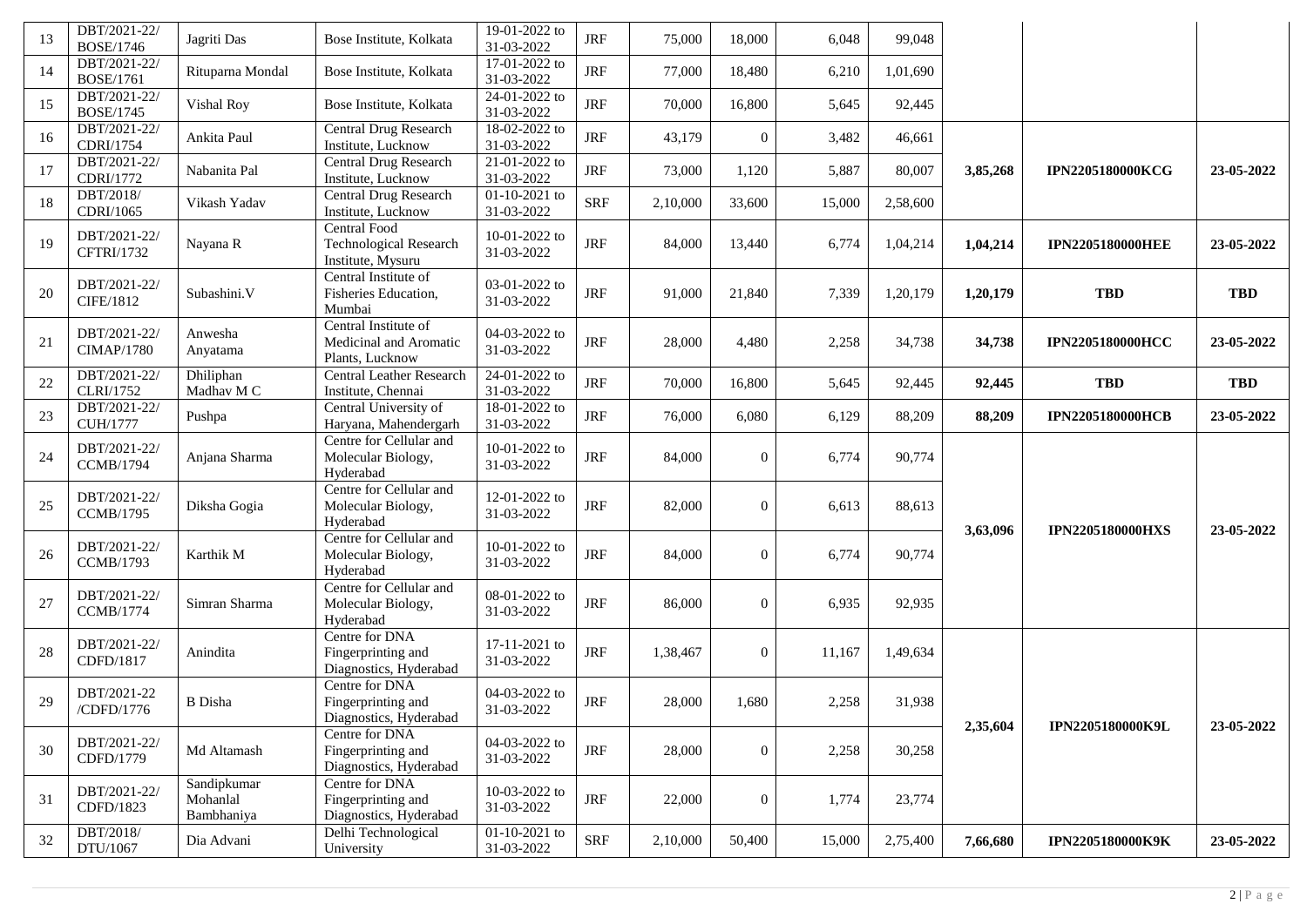| 33 | DBT/2018/<br>DTU/1137                     | Rahul Tripathi            | Delhi Technological<br>University                                              | $01-10-2021$ to<br>31-03-2022 | <b>JRF</b> | 1,86,000 | 44,640   | 15,000 | 2,45,640 |           |                         |            |
|----|-------------------------------------------|---------------------------|--------------------------------------------------------------------------------|-------------------------------|------------|----------|----------|--------|----------|-----------|-------------------------|------------|
| 34 | DBT/2019/<br>DTU/1308                     | Smita Kumari              | Delhi Technological<br>University                                              | $01-10-2021$ to<br>31-03-2022 | <b>JRF</b> | 1,86,000 | 44,640   | 15,000 | 2,45,640 |           |                         |            |
| 35 | DBT/2021-22/<br>CBR/1767                  | Akshita Singh             | Dr. B.R.Ambekar Centre<br>for Biomedical Research,<br>New Delhi                | 14-03-2022 to<br>31-03-2022   | <b>JRF</b> | 18,000   | 4,320    | 1,452  | 23,772   | 23,772    | IPN2205180000K9J        | 23-05-2022 |
| 36 | DBT/2021-22/<br>GU/1764                   | Jasleen Kaur              | Gujarat University,<br>Ahmedabad                                               | 07-12-2021 to<br>31-03-2022   | <b>JRF</b> | 1,18,000 | 28,320   | 9,516  | 1,55,836 | 1,55,836  | <b>IPN2205180000HCF</b> | 23-05-2022 |
| 37 | DBT/2020/<br>IPU/1412                     | Yashika Sarangle          | Guru Gobind Singh<br>Indraprastha University<br>New Delhi                      | 01-10-2021 to<br>31-03-2022   | <b>JRF</b> | 1,86,000 | 44,640   | 15,000 | 2,45,640 | 2,45,640  | <b>IPN2205180000HCE</b> | 23-05-2022 |
| 38 | DBT/2021-22/<br>IACS/1804                 | Asmita Paul               | Indian Association for<br>the Cultivation of<br>Science, Kolkata               | 01-03-2022 to<br>31-03-2022   | <b>JRF</b> | 31,000   | 7,440    | 2,500  | 40,940   | 40,940    | <b>IPN2205180000K9I</b> | 23-05-2022 |
| 39 | DBT/2021-22/<br><b>IICB/1744</b>          | Abhishek<br>Swarnakar     | Indian Institute of<br>Chemical Biology,<br>Kolkata                            | $10-01-2022$ to<br>31-03-2022 | <b>JRF</b> | 84,000   | 20,160   | 6,774  | 1,10,934 | 2,21,868  | IPN2205180000K9O        | 23-05-2022 |
| 40 | DBT/2021-22/<br><b>IICB/1773</b>          | Souradip Paul             | Indian Institute of<br>Chemical Biology,<br>Kolkata                            | 10-01-2022 to<br>31-03-2022   | <b>JRF</b> | 84,000   | 20,160   | 6,774  | 1,10,934 |           |                         |            |
| 41 | DBT/2021-22/<br><b>IISER-K/1787</b>       | Amrita Maity              | Indian Institute of<br>Science Education and<br>Research Kolkata               | 30-12-2021 to<br>31-03-2022   | <b>JRF</b> | 95,000   | 22,800   | 7,661  | 1,25,461 | 1,25,461  | IPN2205180000K9N        | 23-05-2022 |
| 42 | DBT/2021-22/<br><b>IISER-M/1810</b>       | Lekha Yadav               | Indian Institute of<br>Science Education and<br>Research Mohali                | 03-01-2022 to<br>31-03-2022   | <b>JRF</b> | 91,000   | $\Omega$ | 7,339  | 98,339   | 98,339    | <b>IPN2205180000K9M</b> | 23-05-2022 |
| 43 | DBT/2021-22/<br><b>IISER-</b><br>TVM/1748 | Akshaya R                 | Indian Institute of<br>Science Education and<br>Research<br>Thiruvananthapuram | 19-01-2022 to<br>31-03-2022   | <b>JRF</b> | 75,000   | $\Omega$ | 6,048  | 81,048   |           |                         |            |
| 44 | DBT/2021-22/<br><b>IISER-</b><br>TVM/1749 | Santhosh Kumar S          | Indian Institute of<br>Science Education and<br>Research<br>Thiruvananthapuram | 04-01-2022 to<br>31-03-2022   | <b>JRF</b> | 90,000   | $\Omega$ | 7,258  | 97,258   | 1,78,306  | IPN2205180000KD6        | 23-05-2022 |
| 45 | DBT/2021-22/<br>IISc/1750                 | Sharanya H                | Indian Institute of<br>Science, Bengaluru                                      | 03-01-2022 to<br>31-03-2022   | <b>JRF</b> | 91,000   | $\Omega$ | 7,339  | 98,339   | 98,339    | <b>IPN2205180000HED</b> | 23-05-2022 |
| 46 | DBT/2020/<br>IIT-BHU/1405                 | Rohit Rai                 | Indian Institute of<br>Technology (BHU)                                        | 01-10-2021 to<br>31-03-2022   | <b>JRF</b> | 1,86,000 | 29,760   | 15,000 | 2,30,760 | 2,30,760  | <b>IPN2205180000HEC</b> | 23-05-2022 |
| 47 | DBT/2021-22/<br>IIT-B/1828                | Lakshmi<br>Aswini Javvadi | Indian Institute of<br><b>Technology Bombay</b>                                | 03-01-2022 to<br>31-03-2022   | <b>JRF</b> | 91,000   | 21,840   | 7,339  | 1,20,179 |           |                         |            |
| 48 | DBT/2021-22/<br>IIT-B $/1822$             | Satyajit S                | Indian Institute of<br>Technology Bombay                                       | 02-02-2022 to<br>31-03-2022   | $\rm JRF$  | 60,893   | 8,854    | 60,893 | 1,30,640 | 2,50,819  | <b>IPN2205180000HEB</b> | 23-05-2022 |
| 49 | DBT/2021-22/<br>$IIT-D/1751$              | Farmaanullah Ansari       | Indian Institute of<br>Technology Delhi                                        | 03-01-2022 to<br>31-03-2022   | <b>JRF</b> | 91,000   | 21,840   | 7,339  | 1,20,179 |           |                         |            |
| 50 | DBT/2021-22/<br>$IIT-D/1811$              | Mayank Sinha              | Indian Institute of<br>Technology Delhi                                        | 03-01-2022 to<br>31-03-2022   | $\rm JRF$  | 91,000   | 21,840   | 7,339  | 1,20,179 |           |                         |            |
| 51 | DBT/2021-22/<br>$IIT-D/1735$              | Milan Kumar<br>Lokshman   | Indian Institute of<br>Technology Delhi                                        | 03-01-2022 to<br>31-03-2022   | JRF        | 91,000   | 21,840   | 7,339  | 1,20,179 | 10,99,483 | <b>IPN2205180000HEA</b> | 23-05-2022 |
| 52 | DBT/2021-22/<br>IIT-D/1766                | Surbhi                    | Indian Institute of<br>Technology Delhi                                        | 22-10-2021 to<br>31-03-2022   | JRF        | 1,65,000 | 39,600   | 13,306 | 2,17,906 |           |                         |            |
|    |                                           |                           |                                                                                |                               |            |          |          |        |          |           |                         |            |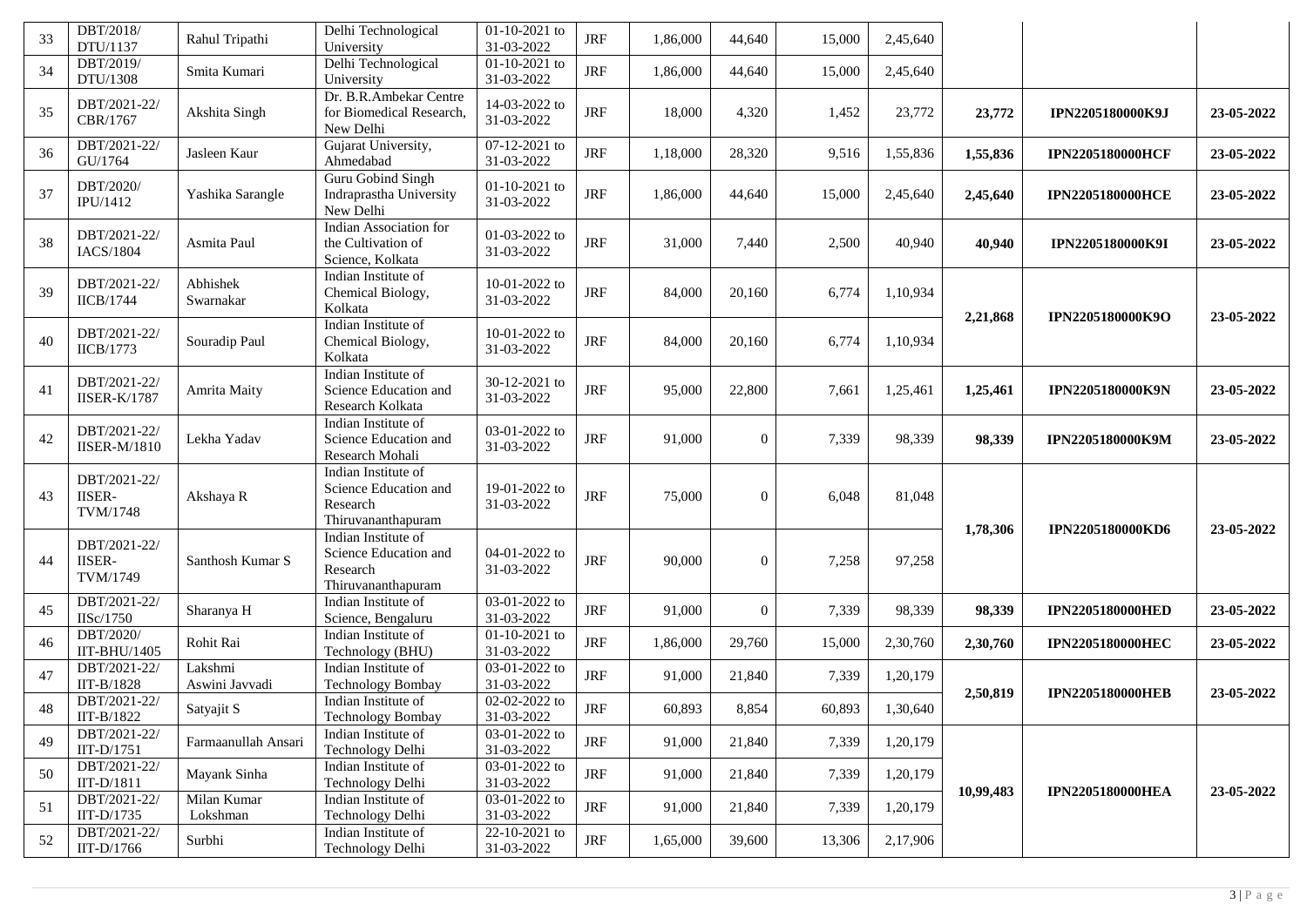| 53     | DBT/2020/<br>IIT-D/1484       | Anuj Kumari                    | Indian Institute of<br>Technology, Delhi                                             | $01-10-2021$ to<br>31-03-2022 | <b>JRF</b> | 1,86,000 | 44,640         | 15,000           | 2,45,640 |          |                         |            |
|--------|-------------------------------|--------------------------------|--------------------------------------------------------------------------------------|-------------------------------|------------|----------|----------------|------------------|----------|----------|-------------------------|------------|
| 54     | DBT/2018/<br>IITD/1130        | Avijeet<br>Singh Jaswal        | Indian Institute of<br>Technology, Delhi                                             | $01-10-2021$ to<br>31-03-2022 | <b>SRF</b> | 2,10,000 | 50,400         | 15,000           | 2,75,400 |          |                         |            |
| 55     | DBT/2021-22<br>/IIT-G/1755    | Sayan Roy                      | Indian Institute of<br>Technology Guwahati                                           | $30-12-2021$ to<br>31-03-2022 | <b>JRF</b> | 95,000   | $\Omega$       | 7,661            | 1,02,661 | 1,02,661 | IPN2205180000KD3        | 23-05-2022 |
| 56     | DBT/2021-22/<br>IIT-I/1742    | Subhasmita<br>Mahapatra        | Indian Institute of<br>Technology Indore                                             | 03-03-2022 to<br>31-03-2022   | <b>JRF</b> | 29,000   | $\theta$       | 2,339            | 31,339   | 31,339   | IPN2205180000KD2        | 23-05-2022 |
| 57     | DBT/2021-22/<br>IIT-J/1824    | <b>PRIYA</b>                   | Indian Institute of<br>Technology Jodhpur                                            | 02-02-2022 to<br>31-03-2022   | <b>JRF</b> | 60,893   | 4,783          | 4,911            | 70,587   | 70,587   | <b>TBD</b>              | <b>TBD</b> |
| 58     | DBT/2021-22/<br>IIT-K/1802    | Annu Dalal                     | Indian Institute of<br>Technology Kanpur                                             | 03-01-2022 to<br>31-03-2022   | <b>JRF</b> | 91,000   | 14,560         | 7,339            | 1,12,899 |          |                         |            |
| 59     | DBT/2021-22/<br>IIT-K/1781    | Stisti Nanda                   | Indian Institute of<br>Technology Kanpur                                             | $03-01-2022$ to<br>31-03-2022 | <b>JRF</b> | 91,000   | 12,480         | 7,339            | 1,10,819 |          |                         |            |
| 60     | DBT/2021-22/<br>IIT-K/1805    | Sudha Mishra                   | Indian Institute of<br>Technology Kanpur                                             | 03-01-2022 to<br>31-03-2022   | <b>JRF</b> | 91,000   | 14,560         | 7,339            | 1,12,899 | 5,61,617 | <b>IPN2205180000HE8</b> | 23-05-2022 |
| 61     | DBT/2018/<br><b>IITK/1001</b> | Aman Nikhil                    | Indian Institute of<br>Technology Kanpur                                             | 01-10-2021 to<br>31-03-2022   | <b>SRF</b> | 2,10,000 | $\overline{0}$ | 15,000           | 2,25,000 |          |                         |            |
| 62     | DBT/2021-22/<br>IIT-KGP/1736  | Saptarshi<br>Roy Chowdhury     | Indian Institute of<br>Technology Kharagpur                                          | 04-01-2022 to<br>31-03-2022   | <b>JRF</b> | 90,000   | 7,200          | 7,258            | 1,04,458 |          |                         |            |
| 63     | DBT/2018/<br>IIT-Kh/1012      | Ankita Debnath                 | Indian Institute of<br>Technology Kharagpur                                          | 01-10-2021 to<br>31-03-2022   | <b>SRF</b> | 2,10,000 | $-29760$       | 15,000           | 1,95,240 | 5,24,698 | IPN2205180000KD7        | 23-05-2022 |
| 64     | DBT/2018/<br>IIT-Kh/1013      | Shilpa Sarkar                  | Indian Institute of<br>Technology Kharagpur                                          | $01-10-2021$ to<br>31-03-2022 | <b>SRF</b> | 2,10,000 | $\Omega$       | 15,000           | 2,25,000 |          |                         |            |
| 65     | DBT/2021-22/<br>IIT-M/1821    | Jissmole<br>Lukose Pallithanam | Indian Institute of<br><b>Technology Madras</b>                                      | $07-01-2022$ to<br>31-03-2022 | <b>JRF</b> | 87,000   | 20,880         | 7,016            | 1,14,896 |          |                         |            |
| 66     | DBT/2021-22/<br>IIT-M/1769    | Kumari Kiran                   | Indian Institute of<br><b>Technology Madras</b>                                      | $07-01-2022$ to<br>31-03-2022 | <b>JRF</b> | 87,000   | $\Omega$       | 7,016            | 94,016   |          |                         |            |
| 67     | DBT/2021-22/<br>IIT-M/1827    | Sachin Mishra                  | Indian Institute of<br><b>Technology Madras</b>                                      | 07-01-2022 to<br>31-03-2022   | <b>JRF</b> | 87,000   | 20,880         | 7,016            | 1,14,896 | 5,46,997 | <b>IPN2205180000K9F</b> | 23-05-2022 |
| 68     | DBT/2021-22/<br>IIT-M/1826    | Surya Prakash Tiwari           | Indian Institute of<br><b>Technology Madras</b>                                      | 12-01-2022 to<br>31-03-2022   | <b>JRF</b> | 82,000   | 19,680         | 6,613            | 1,08,293 |          |                         |            |
| 69     | DBT/2021-22/<br>IIT-M/1820    | Velvili S                      | Indian Institute of<br><b>Technology Madras</b>                                      | 07-01-2022 to<br>31-03-2022   | <b>JRF</b> | 87,000   | 20,880         | 7,016            | 1,14,896 |          |                         |            |
| 70     | DBT/2021-22/<br>IIT-R/1825    | Shruti Singh                   | Indian Institute of<br>Technology Roorkee                                            | 18-12-2021 to<br>31-03-2022   | <b>JRF</b> | 1,07,000 | 7,520          | 8,629            | 1,23,149 | 1,23,149 | <b>IPN2205180000HCA</b> | 23-05-2022 |
| 71     | DBT/2016/<br>inStem/541       | Mohamed                        | <b>Institute for Stem Cell</b><br>Biology and<br>Regenerative<br>Medicine, Bengaluru | 15-04-2021 to<br>30-04-2021   | <b>SRF</b> | 18,667   | 4,480          | $\overline{0}$   |          |          |                         |            |
|        |                               |                                |                                                                                      | 01-05-2021 to<br>30-06-2021   | <b>SRF</b> | 70,000   | 16,800         | $\theta$         | 1,29,546 | 1,29,546 | IPN2205180000HC9        | 23-05-2022 |
|        |                               |                                |                                                                                      | 01-07-2021 to<br>14-07-2021   | <b>SRF</b> | 15,806   | 3,793          | $\boldsymbol{0}$ |          |          |                         |            |
| $72\,$ | DBT/2021-22/<br>IHBT/1760     | Manik Bathla                   | Institute of Himalayan<br>Bioresource Technology,<br>Palampur                        | 10-01-2022 to<br>31-03-2022   | $\rm JRF$  | 84,000   | 6,720          | 6,774            | 97,494   | 1,94,988 | IPN2205180000K9G        | 23-05-2022 |
| 73     | DBT/2021-22/<br>IHBT/1796     | Surbhi Mali                    | Institute of Himalayan<br>Bioresource Technology,<br>Palampur                        | 10-01-2022 to<br>31-03-2022   | $\rm JRF$  | 84,000   | 6,720          | 6,774            | 97,494   |          |                         |            |
| 74     | DBT/2017/<br>IMTECH/839       | Sharmila<br>Talukdar           | <b>Institute of Microbial</b><br>Technology Chandigarh                               | 01-04-2021 to<br>30-09-2021   | <b>SRF</b> | 24,000   | $\overline{0}$ | $\boldsymbol{0}$ | 24,000   | 24,000   | <b>IPN2205180000HCD</b> | 23-05-2022 |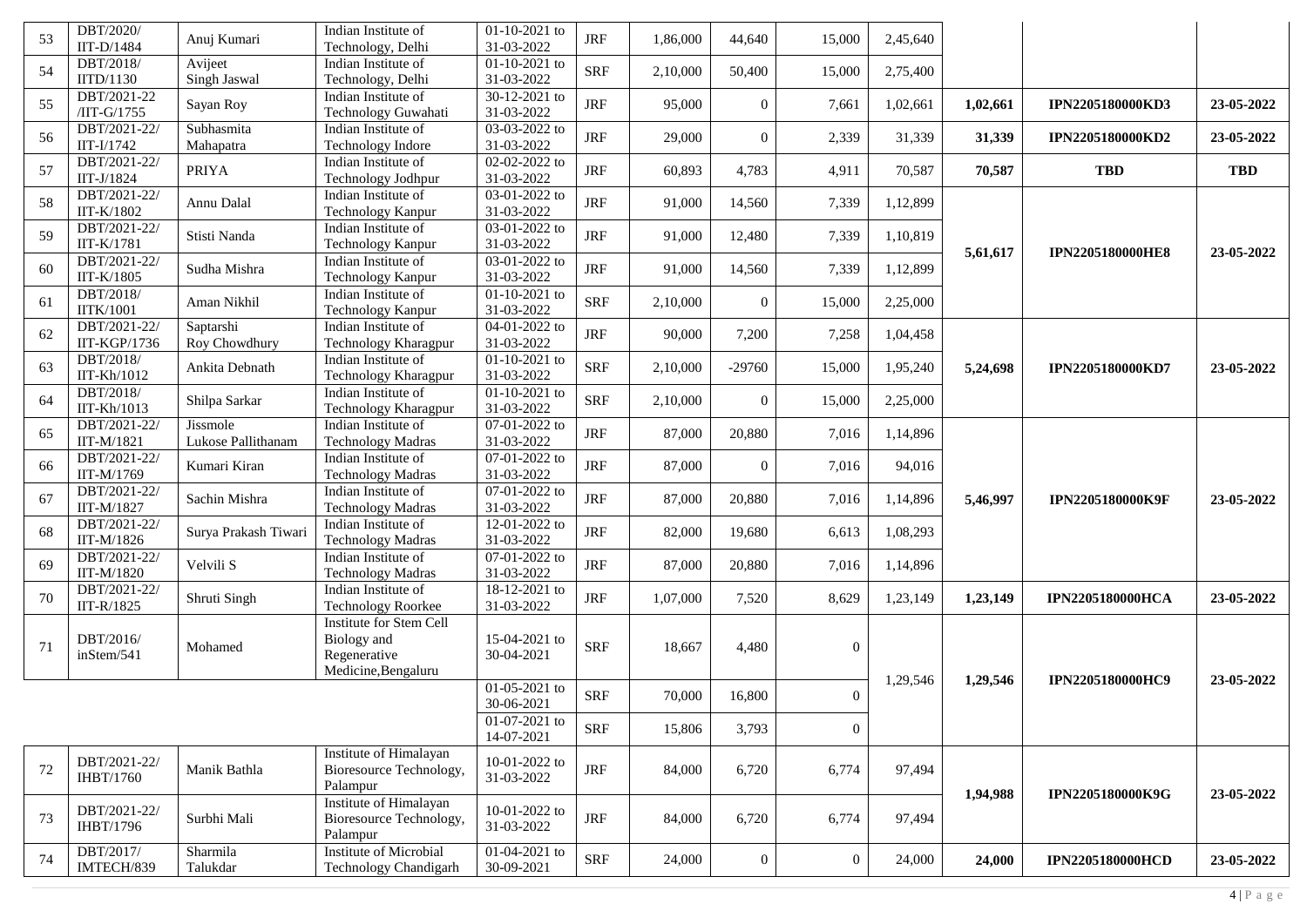| 75 | DBT/2021-22/<br><b>INST/1775</b>   | <b>Biswarup Mahato</b>  | Institute of Nano Science<br>and Technology, Mohali                                             | 03-01-2022 to<br>31-03-2022 | $\rm JRF$  | 91,000 | $\overline{0}$   | 7,339 | 98,339 | 98,339   | <b>TBD</b>              | <b>TBD</b> |
|----|------------------------------------|-------------------------|-------------------------------------------------------------------------------------------------|-----------------------------|------------|--------|------------------|-------|--------|----------|-------------------------|------------|
| 76 | DBT/2021-22/<br><b>ICGEB/1790</b>  | Akanksha Verma          | <b>International Centre For</b><br>Genetic Engineering And<br><b>Biotechnology New</b><br>Delhi | 15-02-2022 to<br>31-03-2022 | $\rm JRF$  | 46,500 | 11,160           | 3,750 | 61,410 |          |                         |            |
| 77 | DBT/2021-22/<br><b>ICGEB/1783</b>  | Amrita Singh            | <b>International Centre For</b><br>Genetic Engineering And<br><b>Biotechnology New</b><br>Delhi | 15-02-2022 to<br>31-03-2022 | <b>JRF</b> | 46,500 | $\overline{0}$   | 3,750 | 50,250 |          |                         |            |
| 78 | DBT/2021-22/<br><b>ICGEB/1798</b>  | Antara Ghoshal          | <b>International Centre For</b><br>Genetic Engineering And<br><b>Biotechnology New</b><br>Delhi | 15-02-2022 to<br>31-03-2022 | <b>JRF</b> | 46,500 | 11,160           | 3,750 | 61,410 |          |                         |            |
| 79 | DBT/2021-22/<br><b>ICGEB/1803</b>  | Arun<br>Kumar Malaisamy | <b>International Centre For</b><br>Genetic Engineering And<br><b>Biotechnology New</b><br>Delhi | 15-02-2022 to<br>31-03-2022 | $\rm JRF$  | 46,500 | 11,160           | 3,750 | 61,410 |          |                         |            |
| 80 | DBT/2021-22/<br><b>ICGEB/1784</b>  | Bijaya Nag              | <b>International Centre For</b><br>Genetic Engineering And<br><b>Biotechnology New</b><br>Delhi | 15-02-2022 to<br>31-03-2022 | $\rm JRF$  | 46,500 | $\overline{0}$   | 3,750 | 50,250 |          |                         |            |
| 81 | DBT/2021-22/<br><b>ICGEB/1782</b>  | Debarati Mondal         | <b>International Centre For</b><br>Genetic Engineering And<br><b>Biotechnology New</b><br>Delhi | 15-02-2022 to<br>31-03-2022 | $\rm JRF$  | 46,500 | 11,160           | 3,750 | 61,410 |          | <b>IPN2205180000HCH</b> | 23-05-2022 |
| 82 | DBT/2021-22/I<br>CGEB/1792         | Kiran                   | <b>International Centre For</b><br>Genetic Engineering And<br><b>Biotechnology New</b><br>Delhi | 15-02-2022 to<br>31-03-2022 | $\rm JRF$  | 46,500 | 11,160           | 3,750 | 61,410 | 6,54,406 |                         |            |
| 83 | DBT/2021-22/<br><b>ICGEB/1797</b>  | Madiha Abbas            | <b>International Centre For</b><br>Genetic Engineering And<br><b>Biotechnology New</b><br>Delhi | 15-02-2022 to<br>31-03-2022 | <b>JRF</b> | 46,500 | $\mathbf{0}$     | 3,750 | 50,250 |          |                         |            |
| 84 | DBT/2021-22/<br><b>ICGEB/1799</b>  | Nidhi                   | <b>International Centre For</b><br>Genetic Engineering And<br><b>Biotechnology New</b><br>Delhi | 15-02-2022 to<br>31-03-2022 | <b>JRF</b> | 46,500 | $\mathbf{0}$     | 3,750 | 50,250 |          |                         |            |
| 85 | DBT/2021-22/<br><b>ICGEB/1815</b>  | Nishant Jyoti           | <b>International Centre For</b><br>Genetic Engineering And<br><b>Biotechnology New</b><br>Delhi | 15-02-2022 to<br>31-03-2022 | <b>JRF</b> | 46,500 | 11,160           | 3,750 | 61,410 |          |                         |            |
| 86 | DBT/2021-22/<br><b>ICGEB/1791</b>  | Puja Chakraborty        | <b>International Centre For</b><br>Genetic Engineering And<br><b>Biotechnology New</b><br>Delhi | 15-02-2022 to<br>31-03-2022 | JRF        | 46,500 | $\boldsymbol{0}$ | 3,750 | 50,250 |          |                         |            |
| 87 | DBT/2021-22/<br><b>ICGEB/1789</b>  | Rajib Kumbhakar         | <b>International Centre For</b><br>Genetic Engineering And<br><b>Biotechnology New</b><br>Delhi | 28-02-2022 to<br>31-03-2022 | $\rm JRF$  | 32,107 | $\boldsymbol{0}$ | 2,589 | 34,696 |          |                         |            |
| 88 | DBT/2021-22/<br><b>JNCASR/1801</b> | Pratiksha P Bhat        | Jawaharlal Nehru Centre<br>For Advanced Scientific<br>Research, Bangalore                       | 19-01-2022 to<br>31-03-2022 | $\rm JRF$  | 75,000 | 18,000           | 6,048 | 99,048 | 99,048   | <b>IPN2205180000HCG</b> | 23-05-2022 |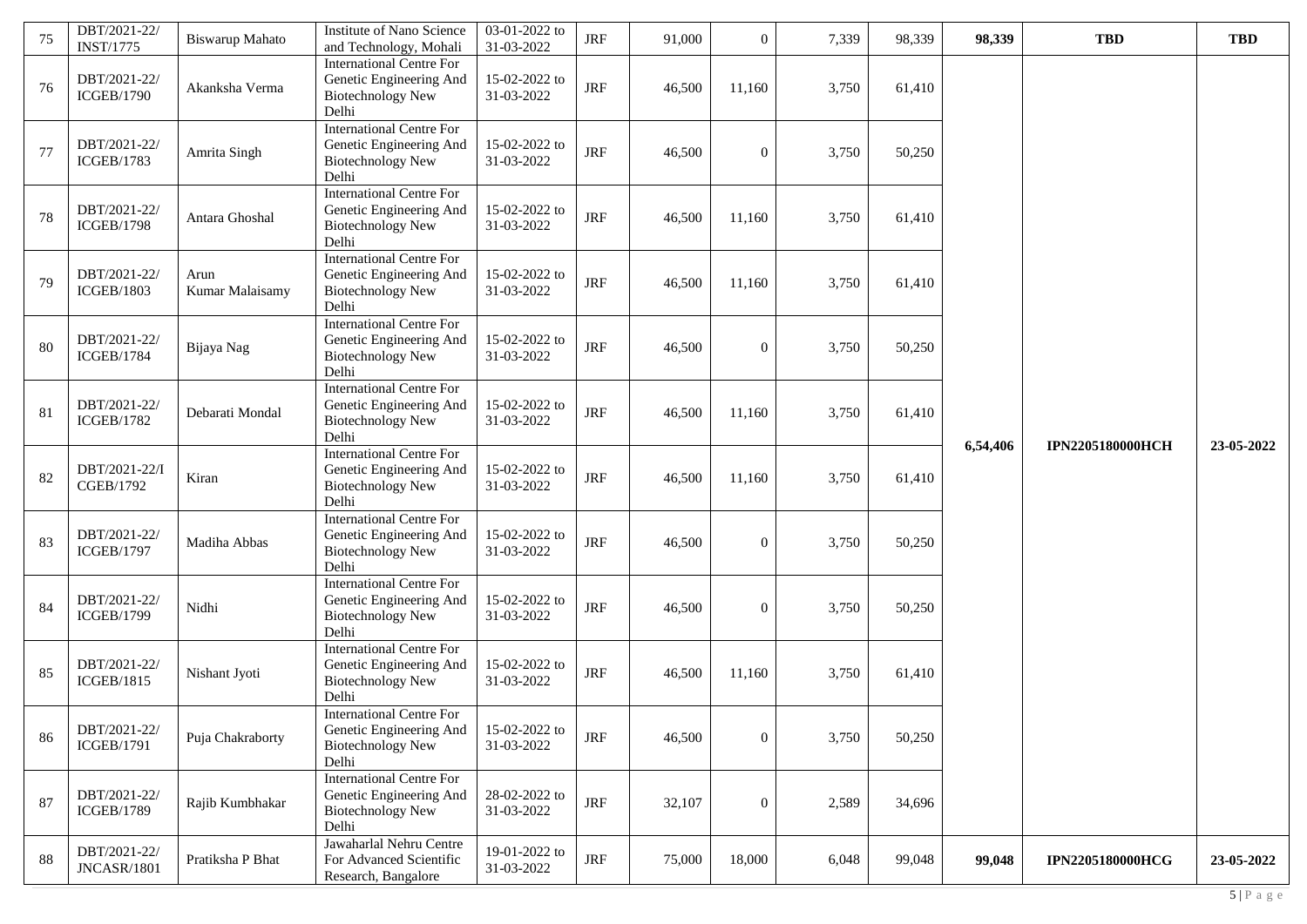| 89  | DBT/2019/<br><b>KLEF/1264</b>    | Ravichandra<br>Korasapati | Jawaharlal Nehru<br>Technological<br>University, Kakinada   | 16-10-2021 to<br>31-10-2021       | <b>JRF</b> | 16,000   | 1,280          | 1,290        | 1,98,470 | 1,98,470  | <b>TBD</b>              | <b>TBD</b> |
|-----|----------------------------------|---------------------------|-------------------------------------------------------------|-----------------------------------|------------|----------|----------------|--------------|----------|-----------|-------------------------|------------|
|     |                                  |                           |                                                             | 01-11-2021 to<br>31-03-2022       | <b>JRF</b> | 1,55,000 | 12,400         | 12,500       |          |           |                         |            |
| 90  | DBT/2018/<br>JNU/1084            | Fluencephila<br>Mashangva | Jawaharlal Nehru<br>University, New Delhi                   | 01-10-2021 to<br>31-03-2022       | <b>SRF</b> | 2,10,000 | 50,400         | 15,000       | 2,75,400 |           |                         |            |
| 91  | DBT/2019/<br>JNU/1273            | Risha Shameem             | Jawaharlal Nehru<br>University, New Delhi                   | $01 - 10 - 2021$ to<br>31-03-2022 | <b>JRF</b> | 1,86,000 | $\overline{0}$ | 15,000       | 2,01,000 |           |                         |            |
| 92  | DBT/2017/<br>JNU/920             | Tasneem Fatima            | Jawaharlal Nehru<br>University, New Delhi                   | 01-10-2021 to<br>31-03-2022       | <b>SRF</b> | 2,10,000 | $\overline{0}$ | 15,000       | 2,25,000 |           |                         |            |
| 93  | DBT/2021-22/<br>JNU/1763         | Archana                   | Jawaharlal Nehru<br>University, New Delhi                   | 24-01-2022 to<br>31-03-2022       | <b>JRF</b> | 70,000   | 16,800         | 5,645        | 92,445   | 10,30,240 | IPN2205180000K9Q        | 23-05-2022 |
| 94  | DBT/2021-22/                     | Dheeraj                   | Jawaharlal Nehru                                            | 04-01-2022 to<br>31-03-2022       | <b>JRF</b> | 90,000   | 21,600         | 7,258        | 1,18,858 |           |                         |            |
| 95  | JNU/1733<br>DBT/2021-22/         | Surbhi Badhwar            | University, New Delhi<br>Jawaharlal Nehru                   | 05-01-2022 to                     | <b>JRF</b> | 89,000   | 21,360         | 7,177        | 1,17,537 |           |                         |            |
|     | JNU/1734<br>DBT/2018/            |                           | University, New Delhi<br>Maharana Pratap                    | 31-03-2022<br>26-04-2021 to       |            |          |                |              |          |           |                         |            |
| 96  | <b>MPUAT/1123</b>                | Damyanti Prajapati        | University of Agriculture<br>and Technology, Udaipur        | 30-04-2021                        | <b>SRF</b> | $\Omega$ | 467            | $\mathbf{0}$ | 31,267   | 31,267    | <b>TBD</b>              | <b>TBD</b> |
|     |                                  |                           |                                                             | 01-05-2021 to<br>31-03-2022       | <b>SRF</b> | $\Omega$ | 30,800         | $\Omega$     |          |           |                         |            |
| 97  | DBT/2020/<br>MU/1403             | Akshata Inavally          | Mangalore University                                        | 01-10-2021 to<br>31-03-2022       | <b>JRF</b> | 1,86,000 | $\mathbf{0}$   | 15,000       | 2,01,000 | 2,01,000  | IPN2205180000K9P        | 23-05-2022 |
| 98  | DBT/2021-22/<br><b>NARI/1741</b> | Goldi Namdev              | National Aids Research<br>Institute, Pune                   | 02-02-2022 to<br>31-03-2022       | <b>JRF</b> | 60,893   | 14,614         | 4,911        | 80,418   |           |                         |            |
| 99  | DBT/2021-22/<br><b>NARI/1740</b> | Shyamveer                 | National Aids Research<br>Institute, Pune                   | $02 - 02 - 2022$ to<br>31-03-2022 | <b>JRF</b> | 60,893   | 14,614         | 4,911        | 80,418   | 1,60,836  | <b>IPN2205180000HCI</b> | 23-05-2022 |
| 100 | DBT/2021-22/<br>NBRI/1771        | Abhilasha Singh           | <b>National Botanical</b><br>Research Institute,<br>Lucknow | 07-02-2022 to<br>31-03-2022       | <b>JRF</b> | 55,357   | 8,857          | 4,464        | 68,678   |           | <b>IPN2205180000KCA</b> | 23-05-2022 |
| 101 | DBT/2021-22/<br><b>NBRI/1768</b> | Akansha Dadrwal           | National Botanical<br>Research Institute,<br>Lucknow        | 09-02-2022 to<br>31-03-2022       | <b>JRF</b> | 53,143   | 8,503          | 4,286        | 65,932   | 1,34,610  |                         |            |
| 102 | DBT/2021-22/<br><b>NCCS/1785</b> | Ayaskanta<br>Pramanik     | National Centre for Cell<br>Science, Pune                   | 01-03-2022 to<br>31-03-2022       | <b>JRF</b> | 31,000   | $\mathbf{0}$   | 2,500        | 33,500   |           |                         |            |
| 103 | DBT/2021-22/<br><b>NCCS/1809</b> | Bhavya<br>Kailash Dawath  | National Centre for Cell<br>Science, Pune                   | 01-03-2022 to<br>31-03-2022       | <b>JRF</b> | 31,000   | $\overline{0}$ | 2,500        | 33,500   |           |                         |            |
| 104 | DBT/2021-22/<br><b>NCCS/1816</b> | Brindaban Das             | National Centre for Cell<br>Science, Pune                   | 01-03-2022 to<br>31-03-2022       | <b>JRF</b> | 31,000   | $\overline{0}$ | 2,500        | 33,500   |           |                         |            |
| 105 | DBT/2021-22/<br><b>NCCS/1808</b> | Diksha<br>Rajendra Jawale | National Centre for Cell<br>Science, Pune                   | 01-03-2022 to<br>31-03-2022       | <b>JRF</b> | 31,000   | $\mathbf{0}$   | 2,500        | 33,500   | 2,76,645  | <b>IPN2205180000HE2</b> | 23-05-2022 |
| 106 | DBT/2021-22/<br><b>NCCS/1818</b> | Neha Rani Das             | National Centre for Cell<br>Science, Pune                   | $01-03-2022$ to<br>31-03-2022     | <b>JRF</b> | 31,000   | $\mathbf{0}$   | 2,500        | 33,500   |           |                         |            |
| 107 | DBT/2021-22/<br><b>NCCS/1806</b> | Praneet Wahi              | National Centre for Cell<br>Science, Pune                   | 24-01-2022 to<br>31-03-2022       | <b>JRF</b> | 70,000   | $\overline{0}$ | 5,645        | 75,645   |           |                         |            |
| 108 | DBT/2021-22/<br><b>NCCS/1786</b> | Sharan Kumar Balaji       | National Centre for Cell<br>Science, Pune                   | $01-03-2022$ to<br>31-03-2022     | <b>JRF</b> | 31,000   | $\Omega$       | 2,500        | 33,500   |           |                         |            |
| 109 | DBT/2021-22/<br>NCL/1739         | Akshay<br>Balu Vyawahare  | National Chemical                                           | 02-02-2022 to<br>31-03-2022       | <b>JRF</b> | 60,893   | $\overline{0}$ | 4,911        | 65,804   |           |                         |            |
| 110 | DBT/2021-22/<br>NCL/1756         | Ankita Namdeo             | Laboratory, Pune<br>National Chemical<br>Laboratory, Pune   | 10-01-2022 to<br>31-03-2022       | <b>JRF</b> | 84,000   | $\overline{0}$ | 6,774        | 90,774   | 1,78,898  | IPN2205180000KC9        | 23-05-2022 |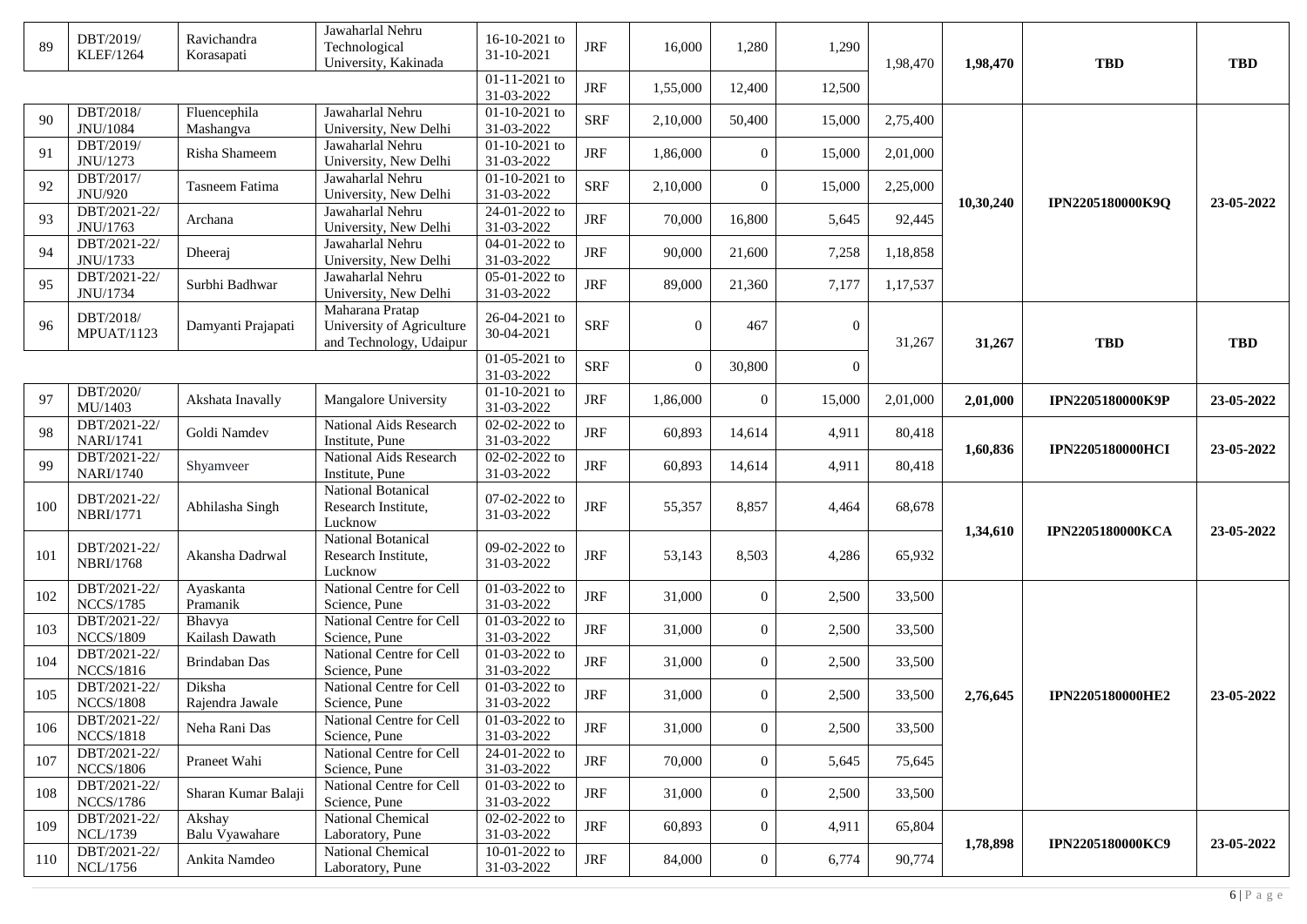| 111 | DBT/2021-22/<br><b>NCL/1526</b>   | Mahima Kapoor          | National Chemical<br>Laboratory                                                                     | 01-04-2021 to<br>30-06-2021              | <b>JRF</b> | $\Omega$       | 22,320         | $\overline{0}$ | 22,320   |          |                         |            |
|-----|-----------------------------------|------------------------|-----------------------------------------------------------------------------------------------------|------------------------------------------|------------|----------------|----------------|----------------|----------|----------|-------------------------|------------|
| 112 | DBT/2019/<br><b>NEERI/1198</b>    | Sakina<br>Bombaywala   | National Environmental<br><b>Engineering Research</b><br>Institute                                  | 29-07-2021 to<br>31-07-2021              | <b>SRF</b> | 387            | $\overline{0}$ | $\overline{0}$ |          |          |                         |            |
|     |                                   |                        |                                                                                                     | 01-08-2021 to<br>30-09-2021              | <b>SRF</b> | 8,000          | $\overline{0}$ | $\theta$       | 2,33,387 | 2,33,387 | <b>IPN2205180000KC8</b> | 23-05-2022 |
|     |                                   |                        |                                                                                                     | $01-10-2021$ to<br>31-03-2022            | <b>SRF</b> | 2,10,000       | $\overline{0}$ | 15,000         |          |          |                         |            |
| 113 | DBT/2021-22/<br><b>NIIST/1743</b> | Anaswara P A           | National Institute for<br><b>Interdisciplinary Science</b><br>and Technology,<br>Thiruvananthapuram | 24-01-2022 to<br>31-03-2022              | <b>JRF</b> | 70,000         | 11,200         | 5,645          | 86,845   | 86,845   | <b>IPN2205180000KBT</b> | 23-05-2022 |
| 114 | DBT/2019/<br><b>NIBMG/1225</b>    | Shouvik<br>Chakravarty | National Institute of<br><b>Biomedical Genomics</b><br>Kalyani                                      | 23-07-2021 to<br>31-07-2021              | <b>SRF</b> | 1,161          | $\overline{0}$ | $\overline{0}$ |          |          |                         |            |
|     |                                   |                        |                                                                                                     | 01-08-2021 to<br>30-09-2021              | <b>SRF</b> | 8,000          | $\overline{0}$ | $\Omega$       | 2,34,161 | 2,34,161 | <b>TBD</b>              | <b>TBD</b> |
|     |                                   |                        |                                                                                                     | $01-10-2021$ to<br>31-03-2022            | <b>SRF</b> | 2,10,000       | $\overline{0}$ | 15,000         |          |          |                         |            |
| 115 | DBT/2019/<br>NII/1335             | Rashmi Bhosale         | National Institute of<br>Immunology Delhi                                                           | 01-04-2021 to<br>31-03-2022              | <b>JRF</b> | 3,72,000       | $\Omega$       | 30,000         | 4,02,000 | 8,04,000 | <b>IPN2205180000KD8</b> | 23-05-2022 |
| 116 | DBT/2019/<br>NII/1327             | Raunak Kar             | National Institute of<br>Immunology Delhi                                                           | $01-04-2021$ to<br>31-03-2022            | $\rm JRF$  | 3,72,000       | $\overline{0}$ | 30,000         | 4,02,000 |          |                         |            |
| 117 | DBT/2020/<br>NIMR/1485            | Ritu Goswami           | National Institute of<br>Malaria Research New<br>Delhi                                              | $01-10-2021$ to<br>31-03-2022            | $\rm JRF$  | 1,86,000       | 44,640         | 15,000         | 2,45,640 | 2,45,640 | <b>IPN2205180000HE4</b> | 23-05-2022 |
| 118 | DBT/2021-22/<br>NIO/1813          | Bidisha Sinha          | National Institute of<br>Oceanography, Goa                                                          | $24-02-2022$ to<br>31-03-2022            | <b>JRF</b> | 36,536         | $\overline{0}$ | 2,946          | 39,482   | 39,482   | <b>IPN2205180000HE3</b> | 23-05-2022 |
| 119 | DBT/2018/<br><b>NIPER/1091</b>    | Chandan<br>Kumar Malik | National Institute of<br>Pharmaceutical<br><b>Education and Research</b><br>Mohali                  | 01-04-2021 to<br>30-09-2021              | <b>SRF</b> | 24,000         | $\Omega$       | $\theta$       | 2,49,000 | 2,49,000 | <b>TBD</b>              | <b>TBD</b> |
|     |                                   |                        |                                                                                                     | 01-10-2021 to<br>31-03-2022              | <b>SRF</b> | 2,10,000       | $\overline{0}$ | 15,000         |          |          |                         |            |
| 120 | DBT/2017/<br>Pre_U/800            | Tamalika Paul          | Presidency University,<br>Kolkata                                                                   | $01-10-2021$ to<br>31-12-2021            | <b>SRF</b> | 1,05,000       | 25,200         | 7,500          |          |          |                         |            |
|     |                                   |                        |                                                                                                     | $\overline{01-01-2022}$ to<br>04-01-2022 | <b>SRF</b> | 4,516          | 1,084          | 323            | 1,50,800 | 1,50,800 | <b>IPN2205180000KCF</b> | 23-05-2022 |
|     |                                   |                        |                                                                                                     | 05-01-2022 to<br>31-01-2022              | <b>SRF</b> | $\mathbf{0}$   | $\overline{0}$ | 2,177          |          |          |                         |            |
|     |                                   |                        |                                                                                                     | 01-02-2022 to<br>31-03-2022              | <b>SRF</b> | $\overline{0}$ | $\overline{0}$ | 5,000          |          |          |                         |            |
| 121 | DBT/2018/<br>IMTECH/1073          | MD Zakir Hussain       | Ranchi University,<br>Ranchi, Jharkhand                                                             | $01-10-2021$ to<br>31-03-2022            | <b>JRF</b> | 1,86,000       | 29,760         | 15,000         | 2,30,760 | 2,30,760 | <b>TBD</b>              | <b>TBD</b> |
| 122 | DBT/2021-22/<br>SAU/1765          | Manik Goel             | South Asian University                                                                              | 16-11-2021 to<br>31-03-2022              | <b>JRF</b> | 1,39,500       | 33,480         | 11,250         | 1,84,230 | 1,84,230 | <b>IPN2205180000KCE</b> | 23-05-2022 |
| 123 | DBT/2021-22/<br>SCTIMST/1762      | Rukhiya Salim          | Sree Chitra Tirunal<br>Institute for Medical<br>Sciences and Technology                             | 24-01-2022 to<br>31-03-2022              | $\rm JRF$  | 70,000         | $\overline{0}$ | 5,645          | 75,645   | 75,645   | <b>IPN2205180000KCD</b> | 23-05-2022 |